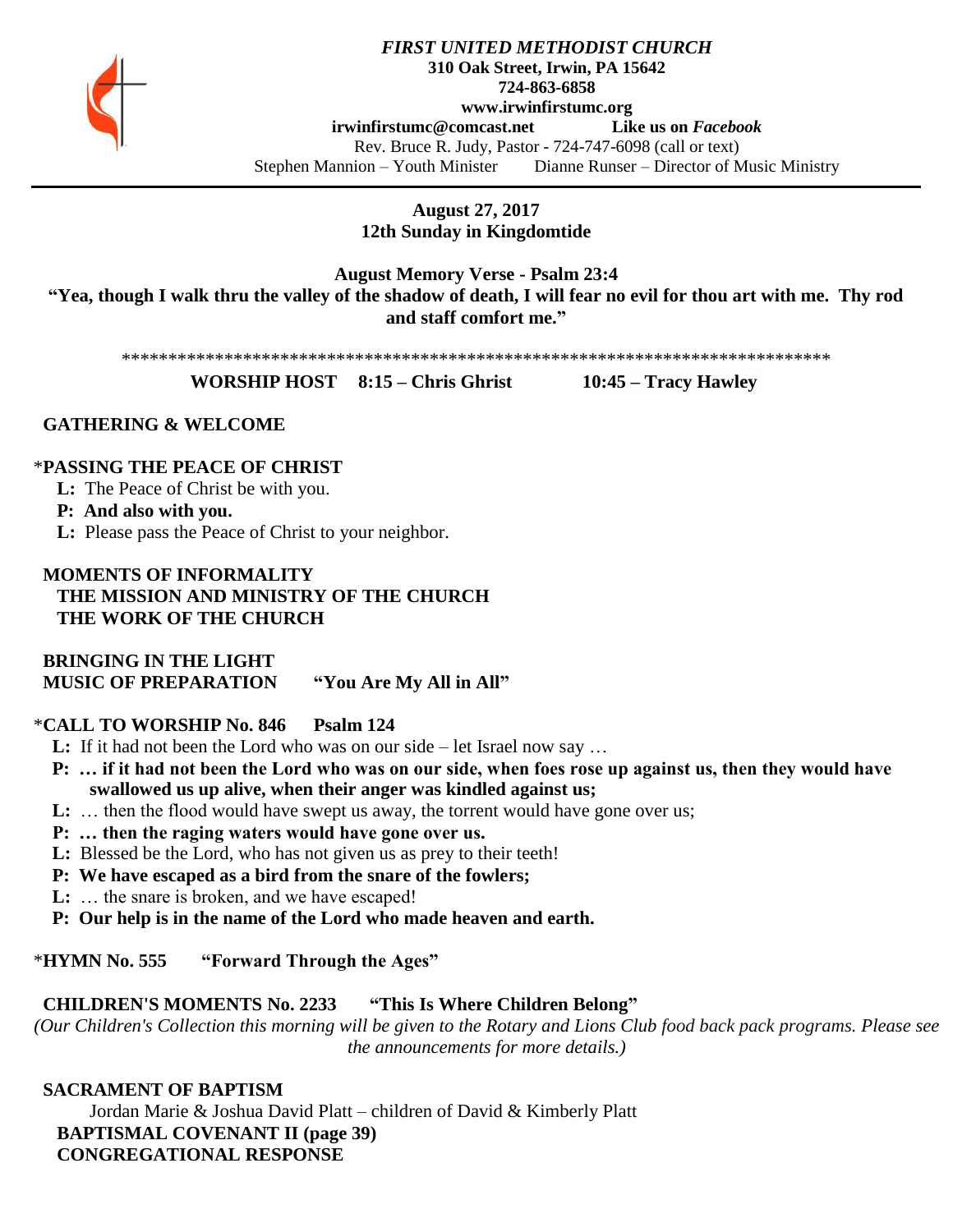**We give thanks for all that God has already given you and we welcome you in Christian love. As members together with you in the body of Christ and in this congregation of The United Methodist Church, we renew our covenant faithfully to participate in the ministries of the Church by our prayers, our presence, our gifts, our service, and our witness that in everything God may be glorified through Jesus Christ. BAPTISM SONG – "Welcome the Child" - Becky Platt**

**SPECIAL MUSIC "I Know Who Holds Tomorrow" - Becky Platt**

 **WORD OF GOD Romans 12:1-8**

 **PRESENTATION OF GOD'S TITHES AND OUR OFFERINGS OFFERTORY "Jesus, Lover of My Soul"** \***DOXOLOGY No. 95 Praise God, from whom all blessings flow; praise Him, all creatures here below: praise Him above ye heavenly host; praise Father, Son, and Holy Ghost. Amen**

\***PRAYER OF DEDICATION AND THANKS**

\***HYMN No. 175 "Jesus, the Very Thought of Thee"**

 **JOYS AND CONCERNS For our joys we say: "Praise the Lord." For our concerns we say: "Lord, hear our prayers."**

### **PASTORAL PRAYER & THE LORD'S PRAYER**

 **Our Father who art in heaven, hallowed be thy name, thy kingdom come, thy will be done on earth as it is in heaven. Give us this day our daily bread; and forgive us our trespasses as we forgive those who trespass against us. And lead us not into temptation, but deliver us from evil, for thine is the kingdom, and the power and the glory forever. AMEN.**

\***SERMON SCRIPTURE Matthew 16:13-20**

 **SERMON "Who Do You Say Jesus Is?"**

\***HYMN No. 399 "Take My Life, and Let it Be"**

\***BENEDICTION**

\***MUSIC OF PARTING "Postlude on 'Invitation'"**

\***Please stand if you are able** *The service is under the control of the Holy Spirit. The altar rail is always open.*

\*\*\*\*\*\*\*\*\*\*\*\*\*\*\*\*\*\*\*\*\*\*\*\*\*\*\*\*\*\*\*\*\*\*\*\*\*\*\*\*\*\*\*\*\*\*\*\*\*\*\*\*\*\*\*\*\*\*\*\*\*\*\*\*\*\*\*\*\*\*\*\*\*\*\*\*

### **ATTENDANCE LAST WEEK Saturday:22 Sunday: 8:15 - 61 10:45 – 56**

#### **SERVING YOU TODAY**

**GREETERS:** 8:15 – Mike, Anne, Charlie & Philip Osborn 10:45 – Litl Nel & Burnetta Green **USHERS TEAMS:** 8:15 – Terri Yurcisin 10:45 – Joel Frye/Bill Hawley **SOUND TEAM:** 8:15 – Jason Kirsch, Fritz Runser 10:45 – Penny Brant & Josh Burger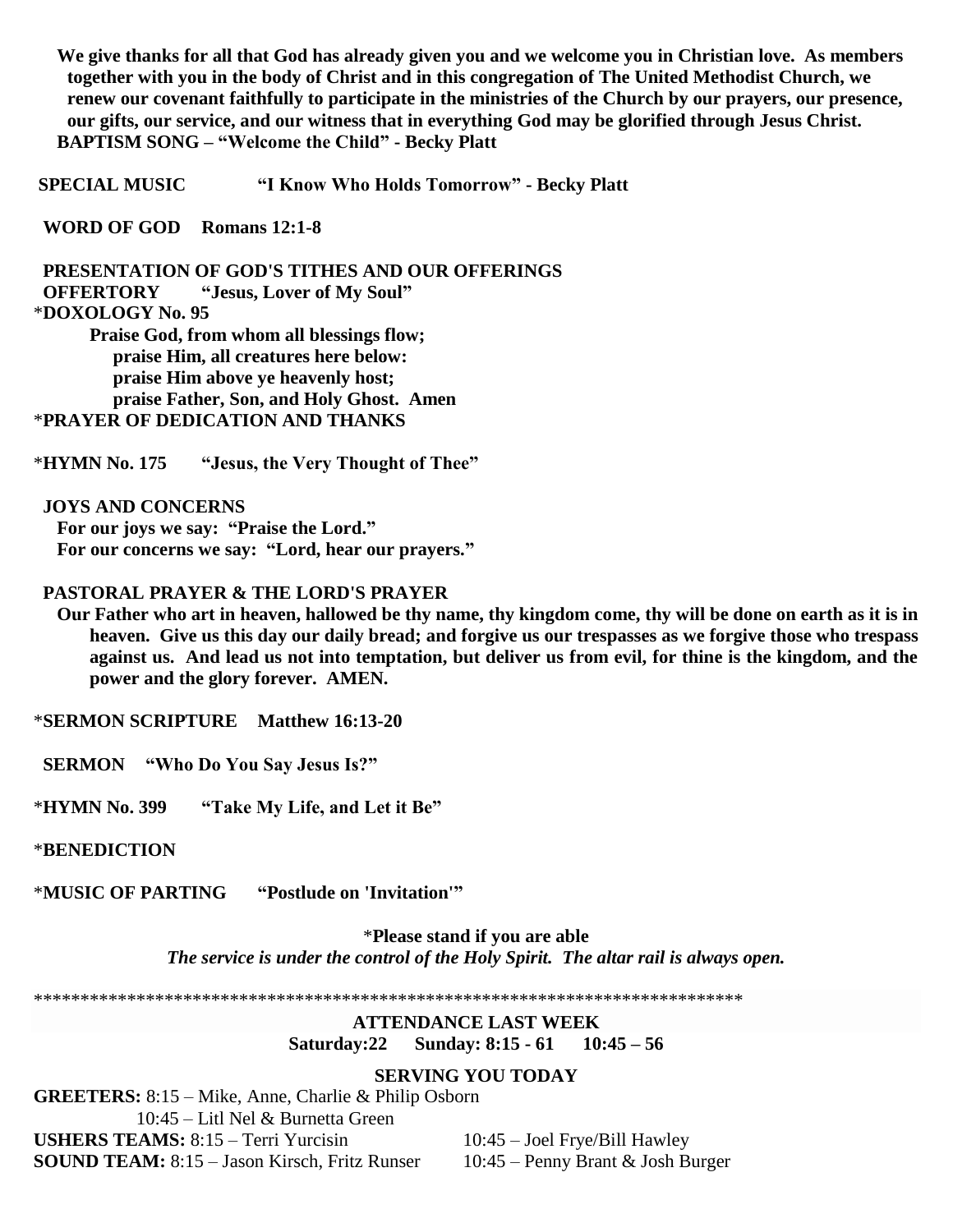**NURSERY:** Our Nursery (birth through age 5) is open during the 10:45 worship service. In the event that there is no attendent in the nursery, parents are still welcome to use the nursery however they must stay with their children.

**ALTAR FLOWERS:** The flowers on the Altar today are presented in memory of our parents, grandparents, aunts and uncles from Toni and Chuck Fetter.

Altar flowers are needed for several weeks in September. If you are interested in sponsoring the Altar flowers please complete an "Altar Flower" form found in the bulletin or in the Information Center in the Narthex. 

# THIS WEEK AT OUR CHURCH  $8:00 AM - 1:00 PM$  on Monday thru Thursday;  $8:00 AM - N$ oon on Friday Pastor Bruce - 10:00 AM - 1:00 PM Tuesday, Wednesday & Thursday

724-747-6098 (call or text) or email at preacherptl@gmail.com Please feel free to contact Pastor Bruce if you are in need of a pastoral visit.

| <b>Wednesday, August 30</b><br>6:00 Healing Service                                                          |
|--------------------------------------------------------------------------------------------------------------|
| <b>Thursday, August 31</b><br>$6:30\text{ NA}$                                                               |
| Saturday, September 2<br>6:00 Contemporary Worship Service                                                   |
| <b>Next Sunday, September 3</b><br><b>Communion Sunday</b>                                                   |
| 8:00 Prayer<br>8:15 Worship Service                                                                          |
| 9:30 Adult Sunday School<br>10:45 Worship Service<br>12:15 Choir Student meeting<br>(see announcement below) |
|                                                                                                              |

**CHOIR STUDENT MEETING:** There will be a brief meeting next Sunday immediately after the 10:45 AM service in the front of the sanctuary for any student (and their parents) who might be interested in singing or ringing this school year. We will confirm rehearsal times and answer questions at this meeting."

# Monday, September 4 – Labor Day – Office Closed

# **ANNOUNCEMENTS - 8/20/2017**

**THE CHILDREN'S COLLECTION** this week will be used for the food backpack programs in our area. With school starting the area Rotary and Lions Club are gearing up to help children in need in our communities.

Beverly's Birthdays:  $8/13 - 123.00$  $8/20/2017 - $210.00$ 

RADA Cutlery - The Catalogs and Order Forms are now in and located on a table in the narthex! All of the items in this catalog are 100% American Made! These items make great Christmas, Wedding, Anniversary and Birthday gifts for teachers, family members and friends! Pick up a catalog and pass it around at work or share with your family, friends or neighbors. The prices are great and our church will profit 40% from any sales! All orders are due by Sunday, October 29th. Checks can be made payable to "FUMC." All order forms with checks or cash attached are to be placed in the office door slot. Catalogs can be returned to the table once you have finished your order, so we can recycle them. Orders will be available for Thanksgiving and Christmas giving.

Any questions, please contact Laurie Saporito at 724-864-5649 or cts72@hotmail.com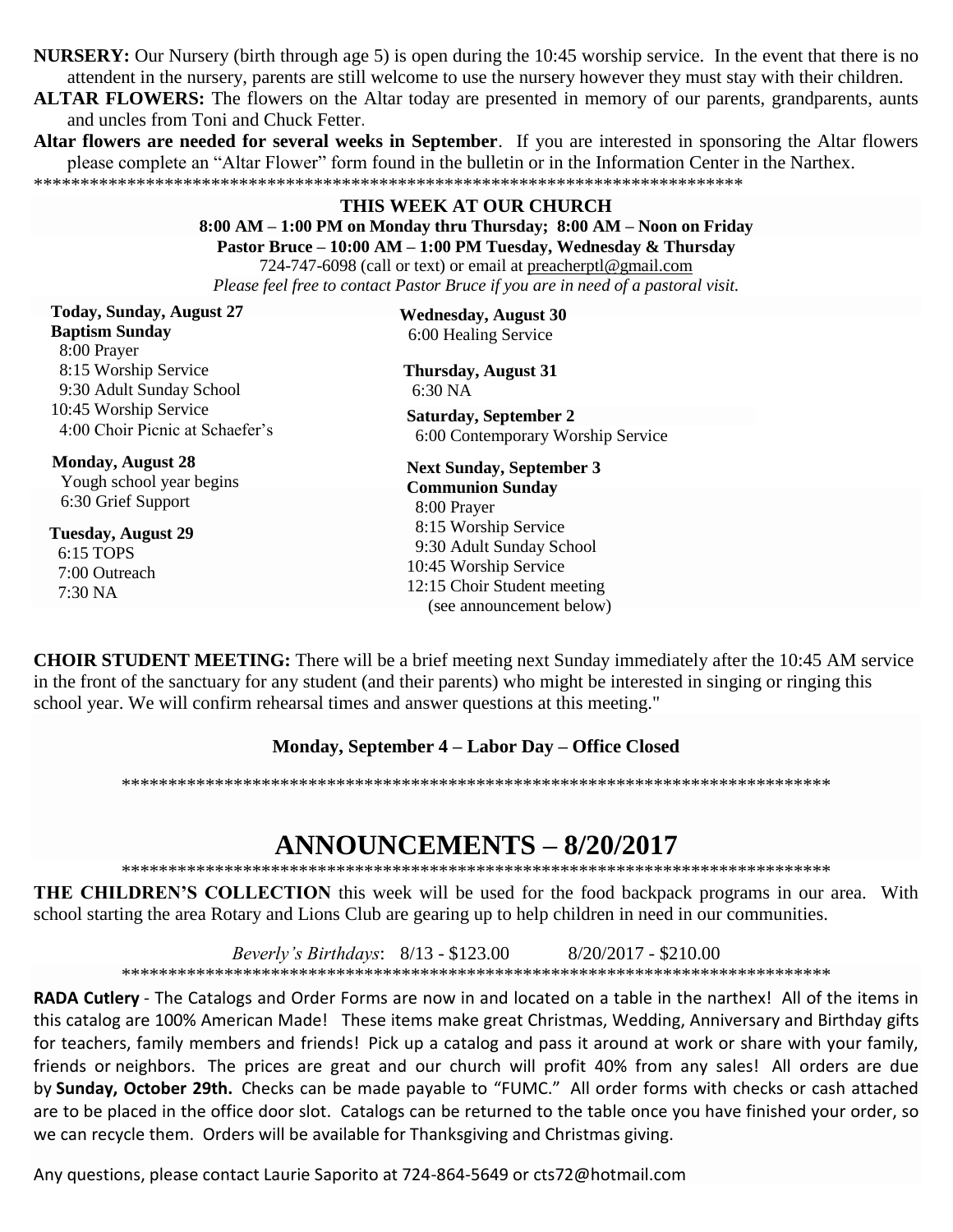

 $**$ 

Pastor Bruce will be having membership orientation classes beginning Sunday, September 17<sup>th</sup> during the 9:30 Sunday School hour. Reception of new members will be on Sunday, November 5<sup>th</sup>. Anyone interested in becoming a member of our congregation at Irwin First United Methodist Church should contact the office or Pastor Bruce. If you will be transferring from another church, please let us know and we can notify your current church

and begin the transfer process.

**CAMP NEWS** ... Please keep **Dawn Capecci and John Weber** in your prayers this week as they attend the Christian Singles Fellowship Retreat at Jumonville on Friday, September 1<sup>st</sup> through Monday, September 4<sup>th</sup>. Pray that they have a wonderful camp experience as they participate in the outreach ministry of the Western PA Conference of the United Methodist Church.



**THE UPPER ROOM** for September/October is now available in the narthex. This daily devotional with passages selected from the Bible encourage you to spend time with God each day. Praying and reading the Bible will help you recognize how His Word applies to everyday life. Pick one up today.

# Sunday, September 10, 2017



Sunday school is starting up again for the fall! We will be starting on September  $10<sup>th</sup>$  at 9:30 am in the elementary wing of the church. Please plan on attending for a fun time! There will be a Bible lesson by the pastor and some face painting by Mrs. O'Reilly and of course snacks. It will be a fun time to kick off our Sunday school year! This year the little ones from Mrs. Weber's class will be meeting in a brand new room, so everyone is asked to please meet in large meeting room off the mezzanine. Any questions please contact Becky Platt at 412-816-1906 

**ADULT SUNDAY SCHOOL CLASS:** Looking for an Adult Sunday School Class to join? Come downstairs to the Harvester's Class! After taking a summer break, we will be starting up again on Sunday, September 10<sup>th</sup> at 9:30. There is coffee, tea, hot chocolate and baked

goods provided for any singles, parents and grandparents to enjoy while watching a video or during our class discussion. We will be doing (2) studies from Andy Stanley. The first is titled "Christian - It's not what you think". What does it *really* mean to be a Christian? The second is titled "Follow - No Experience Necessary". Jesus doesn't expect you to be perfect. Journey through the Gospels and Jesus' teaching on what it means to follow. Mark your calendars! Join us...we pray, study and laugh together!

# Come join the fun!

\*\*\*\*\*\*\*\*\*\*\*\*\*\*\*\*\*\* \*\*\*\*\*\*\*\*\*\*\*\*\*\*\*\*\*\*\*\*\*\*\*\*\*\*\*\*\*

**United Methodist Women Day Apart** Wednesday, September 6<sup>th</sup> at Camp Allegheny Speaker: Rev. Patricia Nelson 9 AM-9:45 AM Registration 9:45 AM-2 PM Program Cost \$12 per person RSVP: Aug 30<sup>th</sup> to Greensburg District, 307 Freeport St, Delmont PA 15626 Phone: 724-461-7178 

# ANNUAL CONNECTIONAL APPORTIONMENTS

Take note of the annual Connectional Apportionment thermometer in the narthex. Here we will be able to monitor our progress. Let us pull together and help us to reach our goal of \$38,892 for our